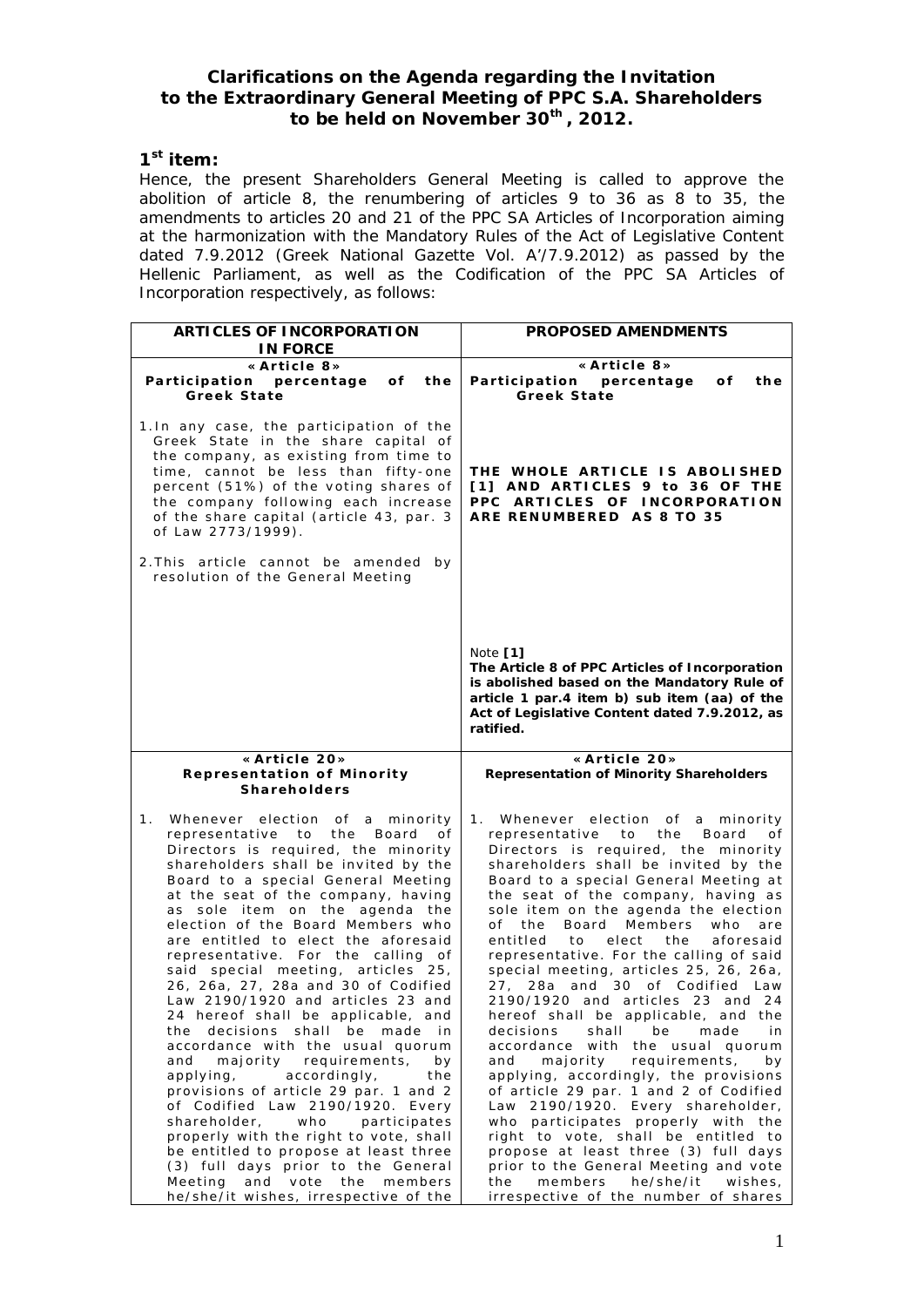| number of shares held by the latter.<br>event of resignation or<br>In the<br>vacancy of the office, for<br>any<br>reason whatsoever, of any member<br>of the minority shareholders elected<br>in accordance with the procedure<br>set forth herein, the same election<br>procedure is repeated, as provided<br>under the present paragraph. The<br>Greek State-shareholder shall be<br>excluded from attending the said<br>meeting. [2]<br>2. In all other respects, the provisions                                                                                                                                                                                                                                                                                                                                                                                                                                                                                                                                                                                                                                                                                                                                                                                                                                                                                                                                                                                                                                                                                                                                                                                                           | held by the latter. In the event of<br>resignation or vacancy of the office,<br>for any reason whatsoever, of any<br>member of the minority shareholders<br>accordance<br>elected<br>with<br>in<br>the<br>procedure set forth herein, the same<br>election procedure is repeated, as<br>provided<br>under<br>the<br>present<br>paragraph.<br>2. [Remains as it is]. |
|-----------------------------------------------------------------------------------------------------------------------------------------------------------------------------------------------------------------------------------------------------------------------------------------------------------------------------------------------------------------------------------------------------------------------------------------------------------------------------------------------------------------------------------------------------------------------------------------------------------------------------------------------------------------------------------------------------------------------------------------------------------------------------------------------------------------------------------------------------------------------------------------------------------------------------------------------------------------------------------------------------------------------------------------------------------------------------------------------------------------------------------------------------------------------------------------------------------------------------------------------------------------------------------------------------------------------------------------------------------------------------------------------------------------------------------------------------------------------------------------------------------------------------------------------------------------------------------------------------------------------------------------------------------------------------------------------|---------------------------------------------------------------------------------------------------------------------------------------------------------------------------------------------------------------------------------------------------------------------------------------------------------------------------------------------------------------------|
| 18 of<br>of<br>article<br>Codified<br>Law<br>2190/1920 shall apply accordingly or<br>directly, as per case.                                                                                                                                                                                                                                                                                                                                                                                                                                                                                                                                                                                                                                                                                                                                                                                                                                                                                                                                                                                                                                                                                                                                                                                                                                                                                                                                                                                                                                                                                                                                                                                   |                                                                                                                                                                                                                                                                                                                                                                     |
| Note [2]<br>The section e' of par. 1 article 20 of<br>the PPC Articles of Incorporation is<br>abolished by virtue of article 1 par.<br>4 item b) sub item (bb) of the Act of<br>Legislative Content dated 7.9.2012,<br>as ratified.                                                                                                                                                                                                                                                                                                                                                                                                                                                                                                                                                                                                                                                                                                                                                                                                                                                                                                                                                                                                                                                                                                                                                                                                                                                                                                                                                                                                                                                           |                                                                                                                                                                                                                                                                                                                                                                     |
| « Article 21»<br>Competence of the General Meeting                                                                                                                                                                                                                                                                                                                                                                                                                                                                                                                                                                                                                                                                                                                                                                                                                                                                                                                                                                                                                                                                                                                                                                                                                                                                                                                                                                                                                                                                                                                                                                                                                                            | «Article 21»<br>Competence of the General Meeting                                                                                                                                                                                                                                                                                                                   |
| 1. The General Meeting of shareholders<br>is the supreme authority of the<br>company and shall have the right to<br>make decisions<br>on<br>all<br>matters<br>concerning the<br>company,<br>unless<br>otherwise stipulated in the Articles<br>of Incorporation hereof, and more<br>particularly to decide regarding:<br>The<br>amendment<br>of<br>a)<br>the<br>Articles<br>of Incorporation.<br>Such<br>amendments are also deemed to<br>include the increase or reduction of<br>the share capital, subject to the<br>provisions of article 6 hereof and<br>article 34 par. 2 of Codified Law<br>2190/1920,<br>applicable.<br>The<br>as<br>decisions concerning amendments to<br>the Articles of Incorporation hereof<br>shall be valid, provided<br>that<br>the<br>amendment<br>relevant<br>is.<br>not<br>prohibited by an express provision<br>hereof or by law.<br>election<br>b)<br>The<br>of<br>Board<br>Members, pursuant to articles<br>10<br>of<br>and<br>20<br>the<br>Articles<br>οf<br>Incorporation hereof, of the Chief<br>Executive Officer and of the regular<br>auditors.<br>C)<br>The approval of the balance<br>sheet of the company.<br>The distribution<br>d)<br>of<br>the<br>annual profits.<br>The issue of loan through<br>e)<br>convertible<br>bonds<br>into<br>shares,<br>subject to the provisions of article 6<br>hereof. The issue of bonded loans<br>not convertible to shares shall be<br>permitted also by virtue<br>of<br>a<br>decision of the Board of Directors.<br>The<br>division<br>f)<br>merger,<br>(demerger),<br>conversion,<br>revival,<br>extension of term or dissolution of<br>the company; and<br>g)<br>The<br>appointment<br>0 f<br>liquidators. | 1. [Remains as it is].                                                                                                                                                                                                                                                                                                                                              |